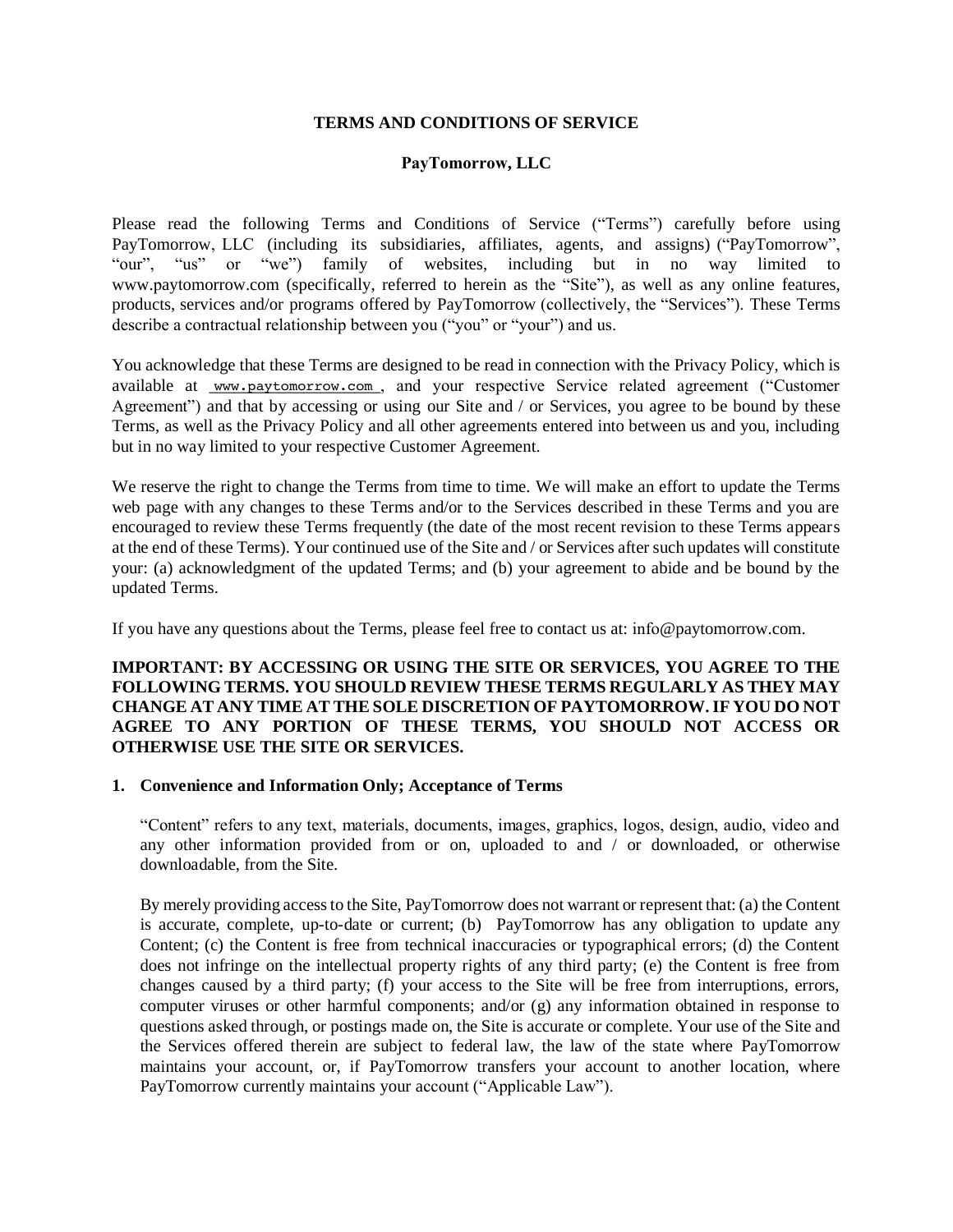You affirm that you are either more than 18 years of age, or an emancipated minor, or possess legal parental or guardian consent, and are fully able and competent to enter into the terms, conditions, obligations, affirmations, representations, and warranties set forth in these Terms, and to abide by and comply with these Terms.

## **2. Your Eligibility to use the Services**

To be eligible to use the Services, you must be at least 18 years old (19 years old in Alabama or if you're a ward of the state in Nebraska) and a resident of the United States or its territories. Residents of Vermont, New Jersey, Wisconsin, Iowa and West Virginia may not eligible for our Services. You represent and warrant that you are eligible to use the Services.

## **3. Our Provision of the Services**

3.1 Description: The Services shall include various financial products made available to consumer, as the same may change from time to time at the sole discretion of PayTomorrow. Service term options may vary based on purchase price and merchant. Our Services allow you to buy goods or services offered by merchants (each individually a "Merchant", and collectively "Merchants") for personal use. If you agree to use our Services, then we will pay the Merchant on your behalf in exchange for your promise to repay the same amount plus a lease term and or finance charge as determined by your creditworthiness.

3.2 Your Promise to Pay: Before completing any transaction on your behalf through any Services, we will secure your promise to pay by disclosing the terms and conditions applicable to that transaction and securing your consent to those terms for that transaction, including your promise to pay the total payments amount to us or our assigns, by asking you to click all required buttons to confirm and accept the terms of your applicable lease or loan.

3.3 Rates & Charges: We offer leases to consumers, with payment amounts and lengths depending on the creditworthiness of the respective consumer. Most consumers will be offered a lease term that is followed by a loan term. The loan term pays for the residual value of the lease product so that the consumer may own the product at the end of the lease to loan financial term. Our Services are subject to charges determined by your creditworthiness. We will always disclose the specific charges before you agree to any loan.

3.5 First Payment: Your first payment will be due no sooner than 15 days after we pay a merchant on your behalf pursuant to the Services.

3.6 Late Payment Fee: Late payment fees may be charged to consumers who miss payment deadlines and grace periods per the lease agreement terms issued by us.

3.7 Payment Allocation: Payments that you make will be applied first to accrued unpaid interest then to the unpaid principal balance. For loans that are delinquent, your payment will be applied first to past due amounts, then to your current monthly payment.

3.8 Partial Prepayments: Payments in excess of your currently scheduled payment will be applied to your unpaid principal balance and will not be used toward your next scheduled payment. Thus, your monthly scheduled payment amounts will remain the same except for your final payment.

3.9 No Prepayment Penalty: You may prepay your loan in full at any time without penalty.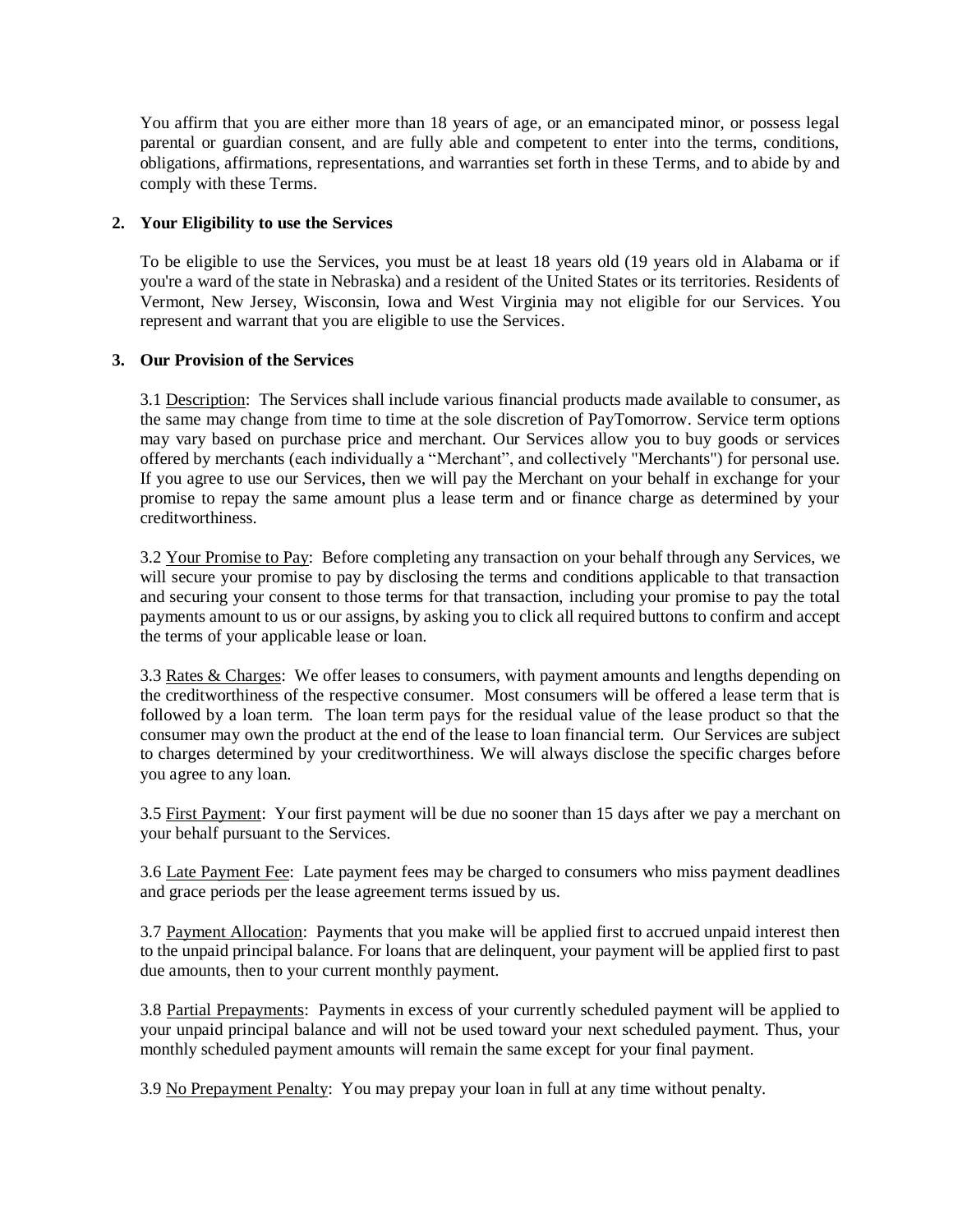3.10 Prepayment Policy: You are entitled to a refund of any amounts you pay in excess of the remaining balance owed in connection with the chosen Service. Your statement will show you the amount due to fully satisfy your obligations pursuant to the chosen Service. Any partial amount paid thereof will first go to satisfying all of the remaining lease payments and then satisfy the loan portion payments.

3.11 Delays in Processing: In some cases when you attempt to use our Services to make a purchase, the transaction may be held as pending or be otherwise delayed for processing and confirmation by either us or the Merchant and can be cancelled at any time until it is confirmed by us.

## 3.12 Debt Collection and Reminders:

3.12.1 Tools we May Offer: We may from time to time offer you the ability to access certain financial management tools. Examples of such tools include financial calculators, customized financial analyses, bill payment reminders, dashboards with information about your debts (including debts you may owe others) and/or assets, and other similar services. Unless we indicate otherwise, these tools will be provided free of charge and are provided exclusively for personal use.

3.12.2 Accuracy: YOUR USE OF THE TOOLS IS AT YOUR SOLE RISK. INFORMATION PROVIDED THROUGH THE TOOLS IS ON AN "AS IS" AND "AS AVAILABLE" BASIS FOR INFORMATIONAL PURPOSES ONLY. WE MAKE NO WARRANTY THAT THE TOOLS WILL MEET YOUR REQUIREMENTS OR EXPECTATIONS, OR BE UNINTERRUPTED, TIMELY, SECURE, ACCURATE OR RELIABLE.

3.13 Cancelling Transactions: PayTomorrow may choose not to provide service to you or to specific merchant sites at any time for any reason, including but not limited to, your creditworthiness, your history of transactions on our site, the merchant's account history or any other reason. PayTomorrow may cancel transactions at any time before a Merchant delivers any goods or services if you violate any term of this Agreement.

3.14 Credit Report Authorization and Reporting: You expressly authorize PayTomorrow to obtain credit and/or consumer reports from credit and/or consumer reporting agencies about you (1) when you apply for a loan, (2) periodically throughout the term of your loan (including in the month following the month when you pay off or otherwise satisfy the loan) and (3) periodically in connection with any other services you may obtain from us (including services involving financial management or credit profile tools we may offer). You expressly authorize us to use the information that we obtain from such reports to, among other things, market refinancings and PayTomorrow's current and future products and services to you (both during and after the term of your loan and the term of any other services you may obtain from us), provide you with other services (including financial management tools and credit profile tools) you may request, make decisions related to the servicing and collection of your account, measure how the loan you obtained from us impacts your credit, perform other statistical analysis, and share information with you about your credit profile.

You understand that PayTomorrow may report information about your lease or loan (such as on-time, late, and missed payments; any defaults; and the fact you paid off your loan) to credit reporting agencies.

3.15 Collection: You agree to allow PayTomorrow to send you payment reminders from time-to-time. Notwithstanding whether you have consented or withdrawn your consent to the PayTomorrow E-Sign Consent, you agree that payment reminders may take the form of any available communication. You also agree that if you fail to pay an amount owed to PayTomorrow pursuant to your lease or loan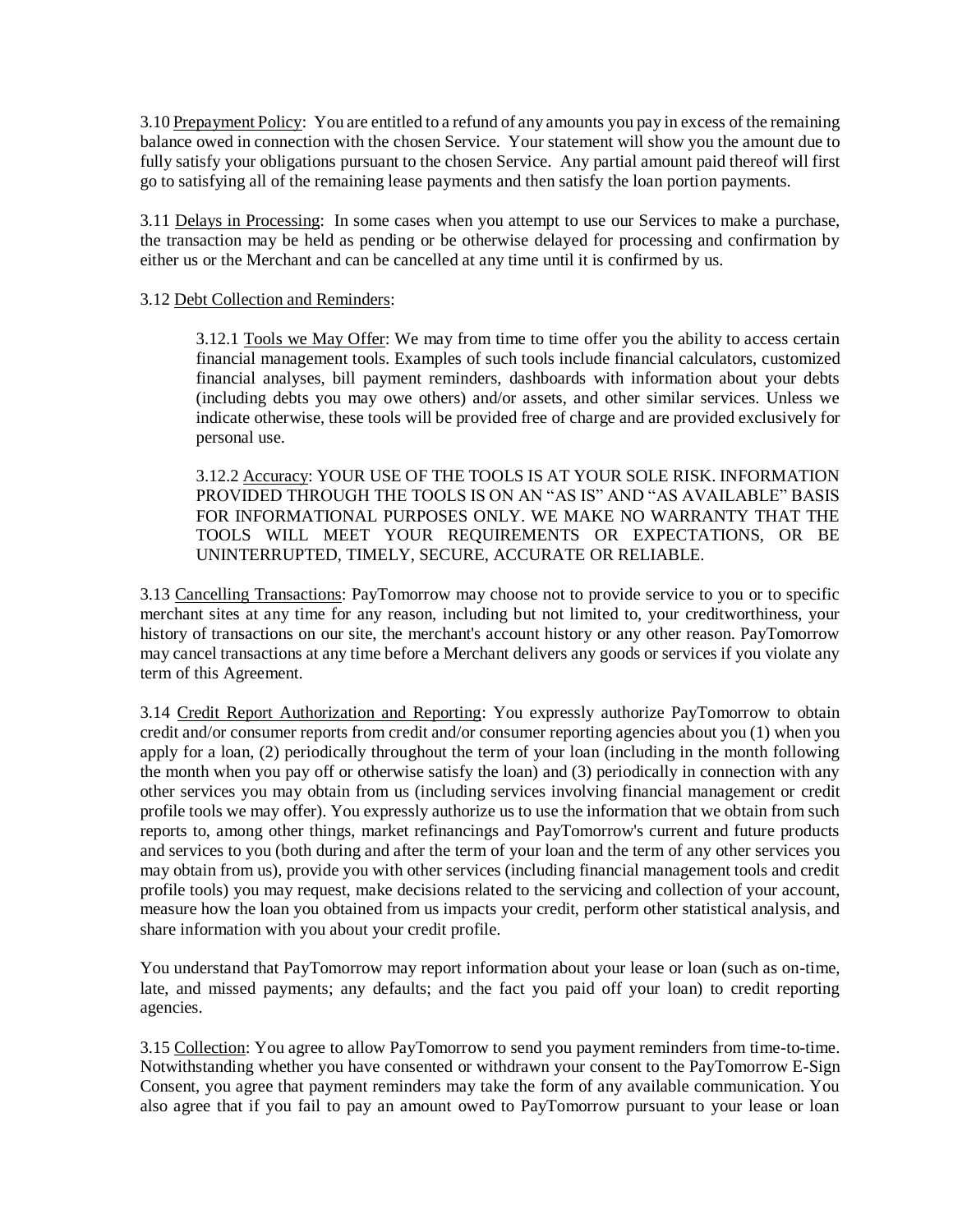agreement, PayTomorrow may engage in collection efforts to recover such amounts from you. These collection efforts may involve contacting you directly, submitting your information to a collections agency, or taking legal action. FAILURE TO PAY MAY AFFECT YOUR CREDIT SCORE.

3.16 Communications and Notification: You agree that PayTomorrow may provide you communications about your account and the PayTomorrow Service electronically or through phone calls or in writing. Standard mobile, message, or data rates may apply and you are responsible for any such fees. PayTomorrow reserves the right to close or limit access to your account and immediately collect all due amounts if you withdraw your consent to receive electronic or other communications or if you revoke access to any third-party site on which the PayTomorrow Service relies or if any such service should revoke or cancel your account on that site. Any electronic communications will be considered to be received by you within 24 hours of the time we email it to you or otherwise send it to your attention (such as via sms or other online or mobile notification). We may assume you have received any communications sent to you by postal mail 3 business days after we send it.

If we need to contact you to service your account or to collect amounts you owe to us, you give direct consent to us, as well as servicers, agents, contractors and collectors of your account, to communicate with you in any way, such as calling, texting, or email via:

- a mobile phone or landline you provide to us, use to contact us, or at which we believe we can reach you (even if it is not yours),
- any email address you provide to us or one of our merchants,
- automated dialer systems and automatic telephone dialing systems,
- pre-recorded or artificial voice messages and other forms of communications.

You also agree that these communications are not unsolicited for purposes of any state or federal law, and you understand that this may result in additional mobile, text message, or data charges.

You understand and agree that PayTomorrow may, without further notice or warning and in our discretion, monitor or record telephone conversations you or anyone acting on your behalf has with PayTomorrow or its agents for quality control and training purposes or for its own protection. You acknowledge and understand that, while your communications with PayTomorrow may be overheard, monitored, or recorded without further notice or warning, not all telephone lines or calls may be recorded by PayTomorrow, and PayTomorrow does not guarantee that recordings of any particular telephone calls will be retained or retrievable.

Notwithstanding this provision, PayTomorrow's delivery of any Disclosures governed by the PayTomorrow E-Sign Consent, addressed further in Section 17 below, shall be governed by your consent or withdrawal of consent to receiving such Disclosures in electronic form.

3.17 Working with Third Parties: If you grant express permission to a third party to take specific actions on your behalf, or access particular information about your account, either through your use of the third party's product or service or through your PayTomorrow account, you acknowledge that PayTomorrow may disclose the information about your account that is authorized by you to this third party. You also acknowledge that granting permission to a third party to take specific actions on your behalf does not relieve you of any of your responsibilities under this Agreement. Further, you acknowledge and agree that you will not hold PayTomorrow responsible for, and will indemnify PayTomorrow from, any liability arising from the actions or inactions of this third party in connection with the permissions you grant.

### **4. Your Use of the Services**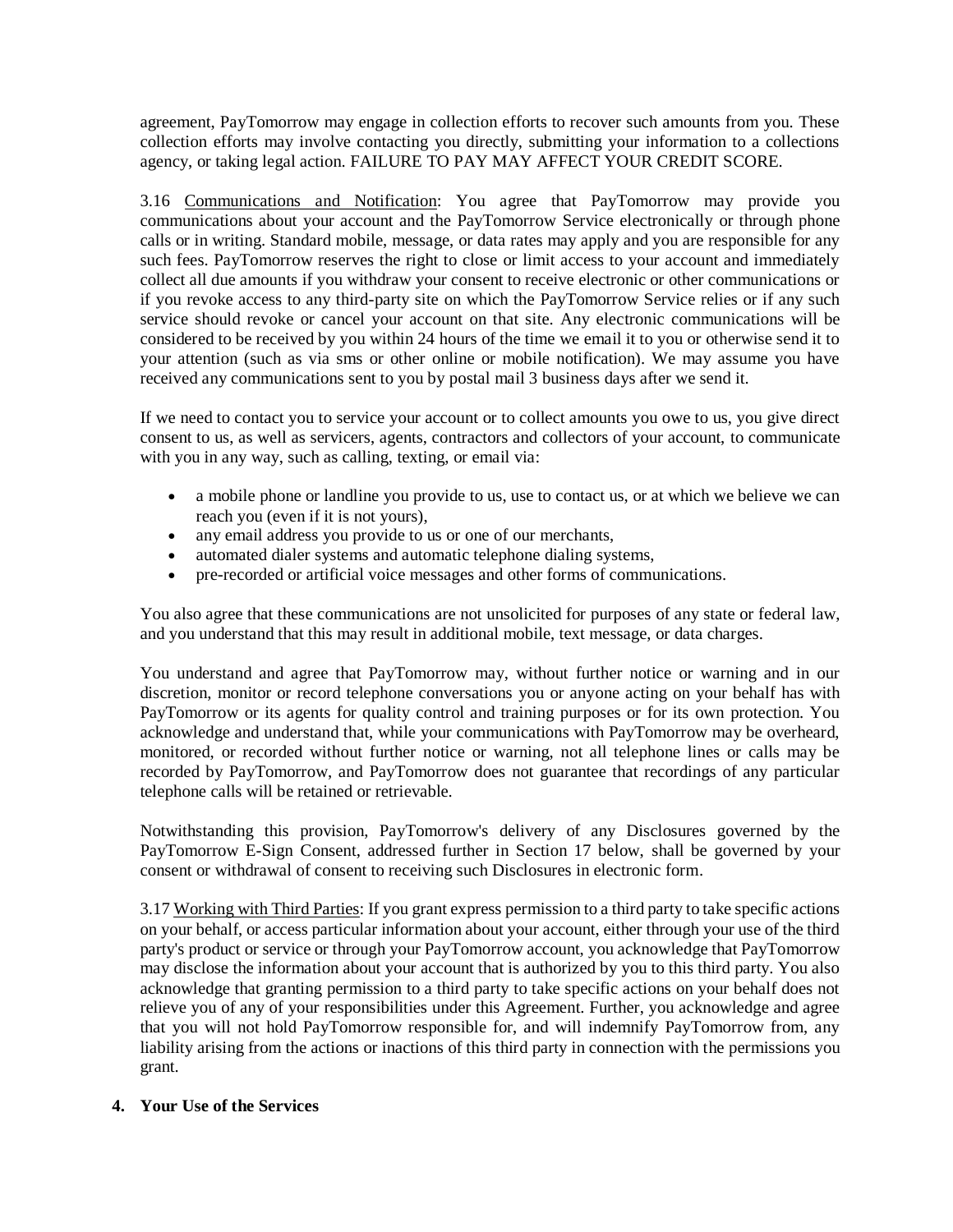4.1 Agreement to Provide Accurate Information: When you provide information to PayTomorrow or in connection with your lease or loan, you agree to provide only true, accurate, current and complete information about yourself and you agree not to misrepresent your identity or your account information. You further agree to keep your account information up to date and accurate.

4.2 You are Responsible for Fees: If you engage with PayTomorrow, you are responsible for any fees or other amounts that your phone service provider charges, such as fees for SMS, data services, and any other fees that your phone service provider may charge.

4.3 Replacement Method: You may use one of the acceptable methods of payment to make one-time transactions to pay your account as payments become due or you may set up automatic monthly account payments.

Currently acceptable methods of payment are:

- Debit Card: Payments made by debit card will be subject to the terms and conditions established by the debit card issuer. If charges cannot be processed through your debit card, or if your bank draft or electronic funds transfer is returned for insufficient funds, you will be responsible for any fees incurred and PayTomorrow will have no liability with respect thereto.
- ACH Transfer: You may pay your account balance by authorizing an Automated Clearing House (ACH) transaction from your bank account.

You may pay your account balance by writing a check payable to the order of: KRW Associates, LLC Please send all checks to: KRW Associates, LLC, 19600 W. Catawba Ave, Ste 301, Cornelius, NC 28031. If checks cannot be processed, or are returned for insufficient funds, you will be responsible for any fees incurred and PayTomorrow will have no liability with respect thereto.

4.4 Access to Your Account: You are responsible for maintaining the secrecy of the login credentials to your PayTomorrow account. You agree to establish reasonable security procedures and controls to limit access to your password or other identifying information to authorized individuals, which includes choosing passwords and other credentials in a manner that will protect the security of your information. Your credentials include your username and password to your PayTomorrow account and to any thirdparty account you have used to login to your PayTomorrow account. You are also responsible for maintaining the accuracy of the information in your PayTomorrow account.

4.5 Site and Application Content: The information on the PayTomorrow Site is for information purposes only. It is believed to be reliable, but PayTomorrow does not make any promises as to its completeness, timeliness or accuracy. The information and materials contained in the Site, and in this Agreement, are subject to change without notice.

Access to the Services may from time to time be unavailable, delayed, limited or slowed due to, among other things:

- servers, networks, hardware failure (including your own computer), telecommunication lines and connections, and other electronic and mechanical equipment;
- software failure, including among other things, bugs, errors, viruses, configuration problems, incompatibility of systems, utilities or applications, the operation of firewalls or screening programs, unreadable codes, or irregularities within particular documents or other content;
- overload of system capacities;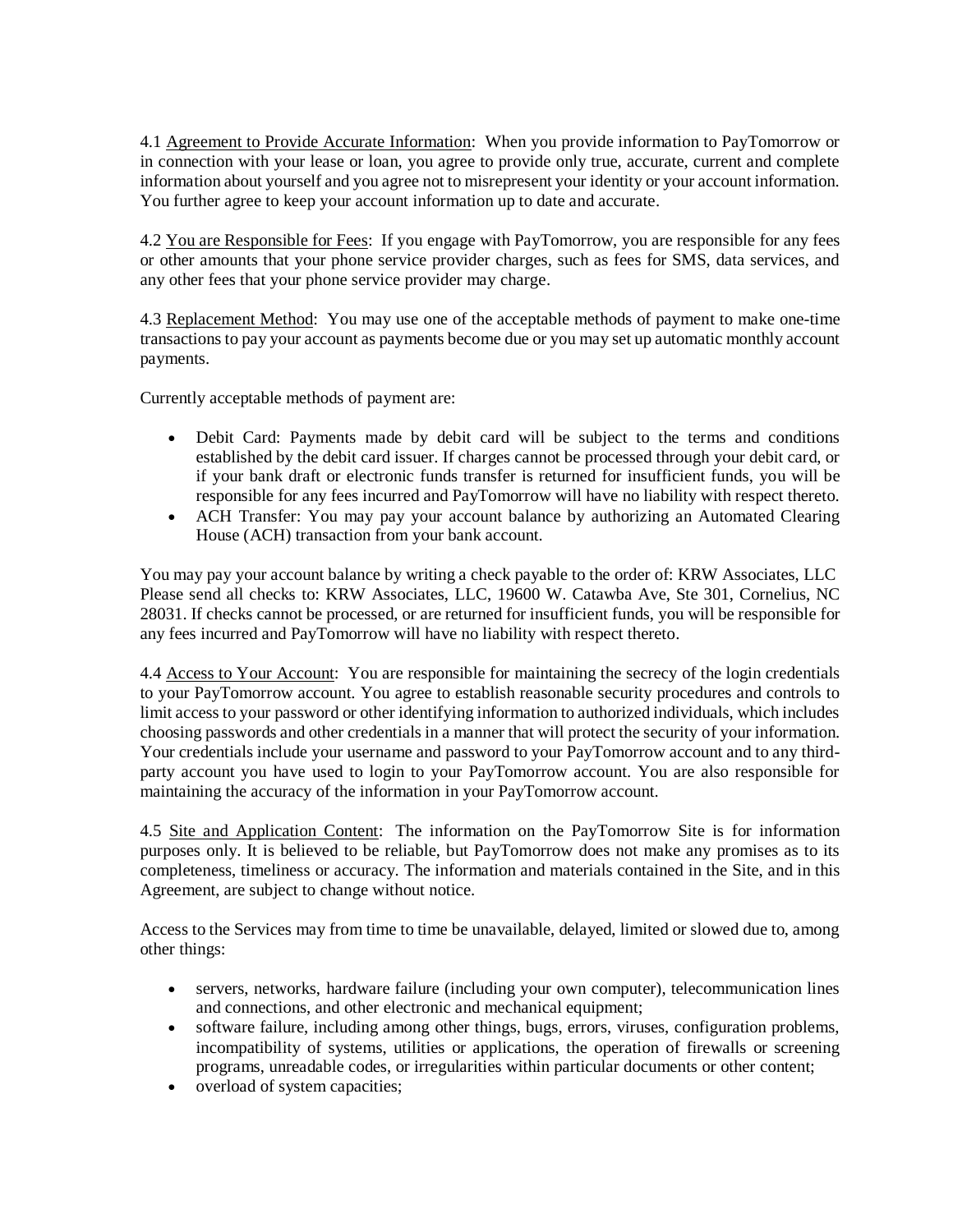- damage caused by severe weather, earthquakes, wars, insurrection, riots, civil commotion, act of God, accident, fire, water damage, explosion, mechanical breakdown or natural disasters;
- interruption (whether partial or total) of power supplies or other utility of service; strike or other stoppage (whether partial or total) of labor;
- governmental or regulatory restrictions, exchange rulings, court or tribunal orders or other human intervention; or
- any other cause (whether similar or dissimilar to any of the foregoing) whatsoever beyond the control of PayTomorrow.

4.6 Links to Other Websites: Links to non-PayTomorrow websites are provided solely as pointers to information on topics that may be useful to users of the Services, and PayTomorrow has no control over the content on such non-PayTomorrow websites. PayTomorrow makes no warranties concerning the content of such websites, including the accuracy, completeness, reliability of said websites, nor does PayTomorrow warrant that such website or content is free from any claims of copyright, trademark or other infringement of the rights of third parties or that such site or content is devoid of viruses or other contamination. If you choose to follow a link to a website not controlled by PayTomorrow, you must do so at your own risk. PayTomorrow does not guarantee the authenticity of documents on the Internet. Links to non-PayTomorrow websites do not imply any endorsement of or responsibility for the opinions, ideas, products, information or services offered at such sites, or any representation regarding the content at such websites.

4.7 Closing your Account: You may request to close your account at any time by contacting us at info@PayTomorrow.com. Your request may take up to 30 business days to process. Upon account closure, we will cancel any pending transactions unless otherwise legally prohibited. If you owe any payment, PayTomorrow will not close your account until that payment has been made, but we may limit your ability to make additional transactions using your account. You may not close your account to evade an investigation. You will remain liable for all obligations related to your account even after the account is closed. PayTomorrow will retain your information in accordance with our Privacy Policy and any applicable state or federal law, rule or regulation.

4.8 Dormant Accounts: PayTomorrow may close your account if you do not log in to your account or use the Services for two or more years. PayTomorrow will retain your information in accordance with Section 4.7 above.

4.9 Feedback You Provide: If you submit comments, ideas, or feedback to us, you agree that we can use them without any restriction or compensation to you. If we accept your submission, we do not waive any rights to use similar or related ideas or feedback previously known to us, developed by our employees, or obtained from sources other than you.

# **5. How You May NOT Use Our Services**

By using PayTomorrow lease or loans services, you agree that:

- You will not engage in any activities related to the Services that violate any applicable law, statute, regulation, or ordinance or breach this Agreement or any other agreement or policy you have with PayTomorrow;
- You will not provide false, inaccurate or misleading information;
- You will not provide information belonging to any person other than yourself or use an account that belongs to another person for yourself or on behalf of another person;
- You will not use the Services to purchase:
	- Illegal items or conduct any illegal activities or transactions;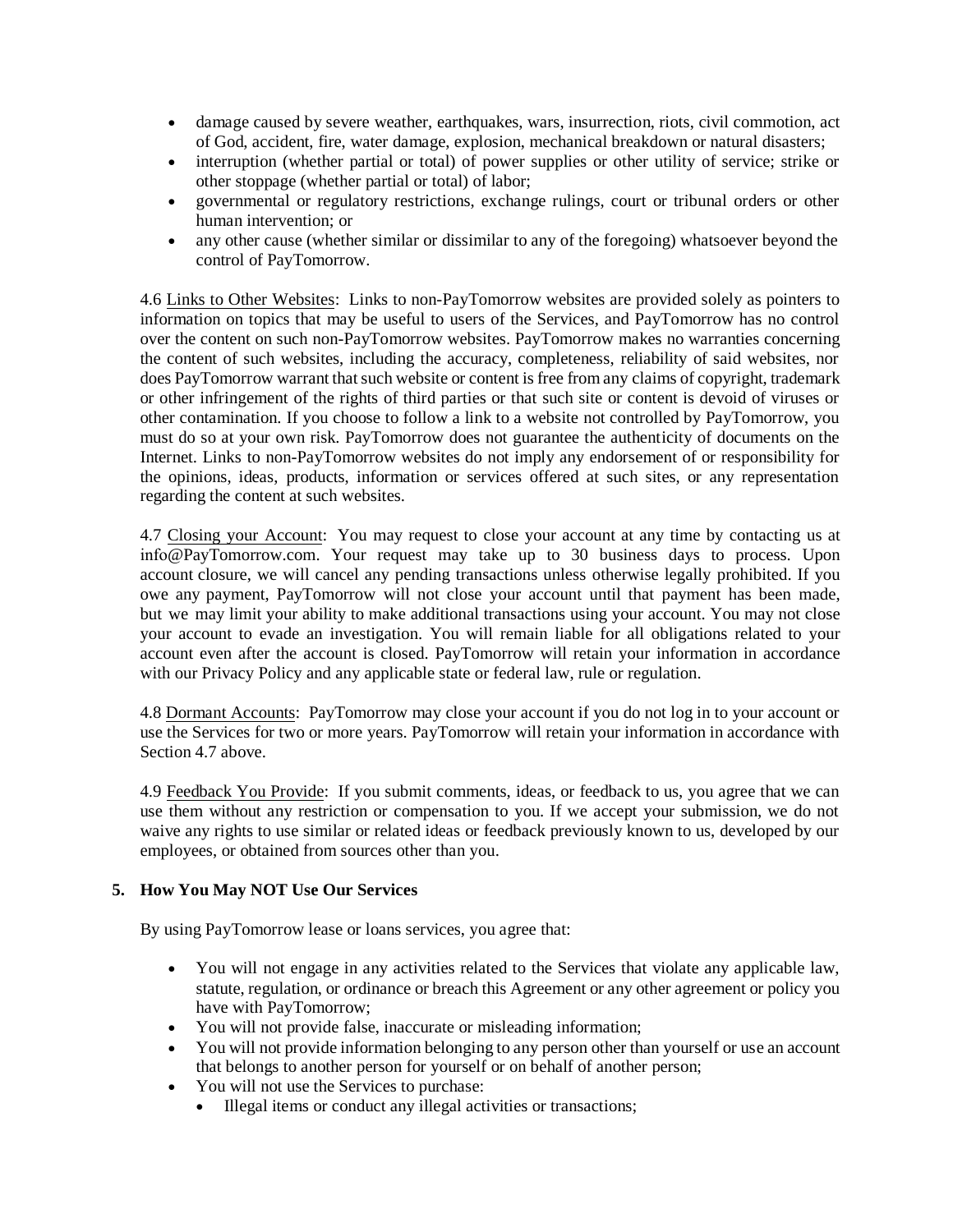- Ammunition, firearms, certain firearm parts or accessories, and certain weapons or knives regulated under applicable law;
- Narcotics, steroids, controlled substances, quasi-pharmaceuticals, or drug paraphernalia;
- Currency in any form, including virtual and digital currency;
- Stolen goods, including but not limited to, digital or virtual goods; or
- a good or service deemed unacceptable by PayTomorrow or its bank partner(s), in their sole discretion;
- You will not use any device, software, routine, file or other tool or technology, including but not limited to any viruses, trojan horses, worms, time bombs or cancelbots, intended to damage or interfere with the Services or to surreptitiously intercept or expropriate any system, data or personal information from the Services;
- You will not use the Services to make payment(s) on an existing PayTomorrow loan(s). Unless otherwise expressly permitted by PayTomorrow, you will not use the Services for the purpose of payment for an existing loan(s) from another institution;
- You will not use the Services to accomplish a cash advance, wire or money transfer;
- You will not commit unauthorized use of PayTomorrow's Site and systems including but not limited to unauthorized entry into PayTomorrow's systems, misuse of passwords, or misuse of any information posted to the Site; and
- You will not take any action that imposes an unreasonable or disproportionately large load on our infrastructure, including but not limited to denial of service attacks, "spam" or any other such unsolicited overload technique.

## **6. Operations**

PayTomorrow operates and controls the Services from its offices in the United States. PayTomorrow makes no representation that the Services are appropriate or available in other locations. The information provided on the Services is not intended for distribution to or use by any person or entity in any jurisdiction or country where such distribution or use would be contrary to law or regulation or which would subject PayTomorrow to any registration requirement within such jurisdiction or country. Accordingly, those persons who choose to access the Services from other locations do so on their own initiative and are solely responsible for compliance with local laws, if and to the extent local laws are applicable. Software from the Services may be subject to United States export controls. Thus, no software from the Services may be downloaded, exported or re-exported (i) into (or to a national or resident of) Cuba, Iraq, North Korea, Iran, Syria, or any other country to which the United States has embargoed goods; or (ii) to anyone on the U.S. Treasury Department's list of Specially Designated Nationals or the U.S. Commerce Department's Table of Deny Orders. By downloading any software, you represent and warrant that you are not located in, under the control of, or a national or resident of, any such country or on any such list. The parties specifically disclaim application of the Convention on Contracts for the International Sale of Goods. These Terms are effective until terminated by either party. You may terminate these Terms by destroying all Service-related materials obtained from the Service, PayTomorrow or any other website or source and paying all amounts you owe (including any fees or expenses incurred or imposed by PayTomorrow) in full. The privileges granted to you under these Terms will terminate immediately and automatically without notice from PayTomorrow if, in our sole discretion, you fail to comply with any term or provision of these Terms. Neither the course of conduct between the parties nor trade practice will act to modify these Terms. You may not assign these Terms without PayTomorrow's prior written consent, but PayTomorrow may assign these Terms and its rights and obligations hereunder to any party at any time without any notice to you. No waiver by either party of any breach or default hereunder shall be deemed to be a waiver of any preceding or subsequent breach or default. The section headings used herein are for convenience only and shall not be given any legal import. Upon PayTomorrow's request, you will furnish PayTomorrow any documentation, substantiation or releases necessary to verify your compliance with these Terms. You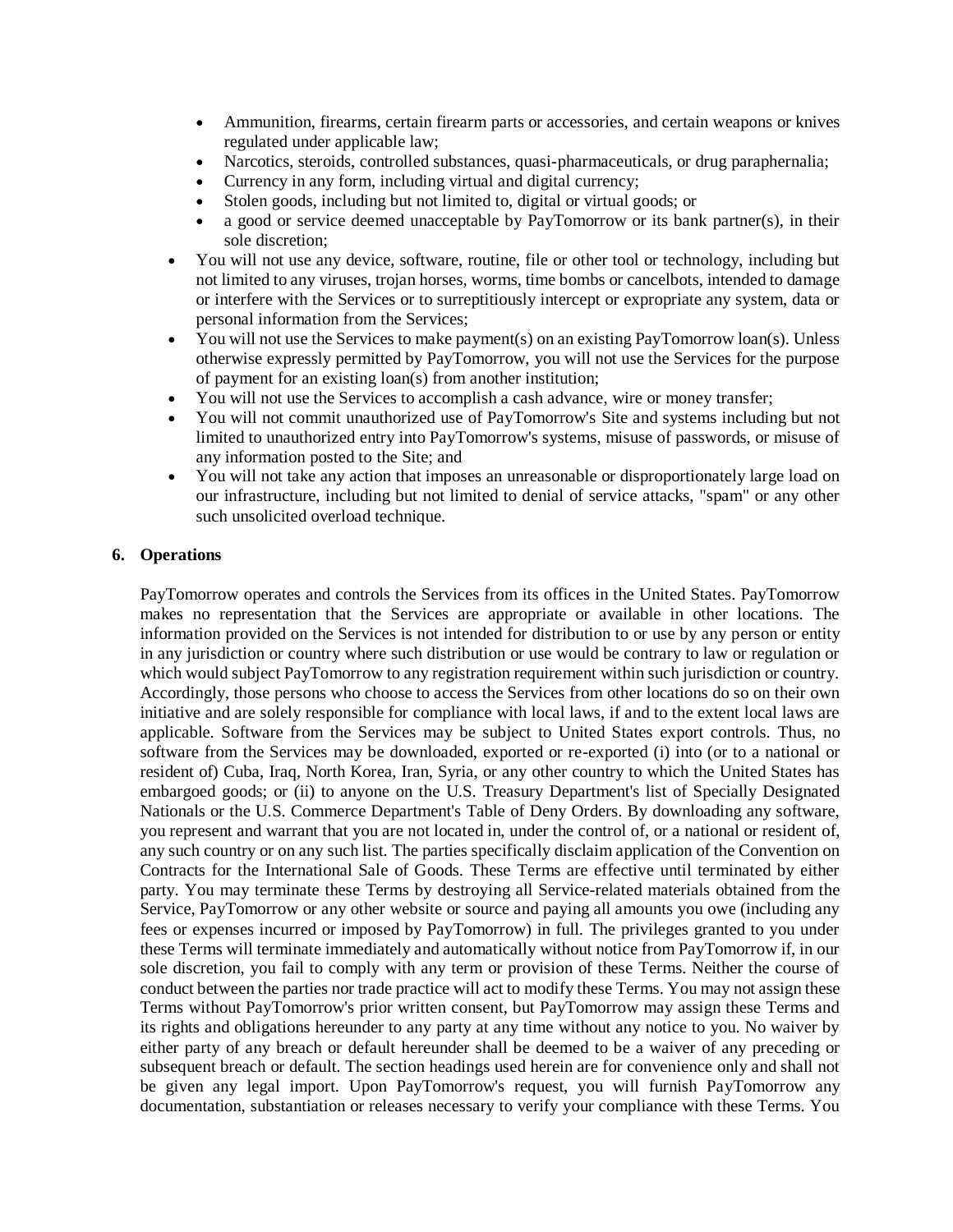agree that these Terms will not be construed against PayTomorrow by virtue of having drafted them. You hereby waive any and all defenses you may have based on the electronic form of these Terms and the lack of signing by the parties hereto to execute these Terms.

## **7. Enforceability and Governing Law**

The failure of PayTomorrow to exercise or enforce any right or provision of these Terms does not constitute a waiver of such right or provision. These Terms constitute the entire agreement between you and PayTomorrow with regard to your use of the Services and any previous Terms that may exist between you and PayTomorrow is hereby superseded. These Terms cannot be changed or modified by you except as posted on the Services by PayTomorrow, and with the prior written consent of PayTomorrow. If any provision of this Agreement is held to be unenforceable, the unenforceable term or provision shall be replaced by an enforceable term or provision that comes closest to the intention underlying the unenforceable term or provision and the remaining provisions shall be enforced. To the extent that anything in or associated with the Services is in conflict or inconsistent with this Agreement, this Agreement shall take precedence. The laws of the State of North Carolina govern your access to, and use of, the Services and the terms of this Agreement.

### **8. Intellectual Property**

All content, design, graphics, compilation, magnetic translation, digital conversion and other matters to the Services are protected under applicable copyrights, trademarks and other proprietary rights (including but not limited to intellectual property rights) and owned by, or licensed to, PayTomorrow or one of its affiliates. The copying, redistribution, use or publication by you of any part of the Services, unless expressly permitted in this Agreement, is strictly prohibited. Use of the Services does not give you ownership of any intellectual property rights in any of the content, documents or other materials you access. The posting of information or materials on the Services does not constitute a waiver of any right in such information and materials.

### **9. Trademark**

"PayTomorrow" is the marketing name for certain financial services activities of PayTomorrow as operator of the Services. "PayTomorrow" is a trademark of PayTomorrow. Other featured words or symbols may be the trademarks of their respective owners.

### **10. Indemnification**

You agree to indemnify, defend and hold PayTomorrow and its Affiliates harmless from any liability, including reasonable attorneys' fees, related to your use of the Services or any violation of these Terms.

### **11. DISCLAIMER OF WARRANTY**

PAYTOMORROW AND ITS AFFILIATES MAKE NO COMMITMENTS OR WARRANTIES ABOUT (i) THE CONTENT, RELIABILITY, OR AVAILABILITY OF THE SERVICES OR FOR ANY BREACH OF SECURITY ASSOCIATED WITH THE TRANSMISSION OF SENSITIVE INFORMATION THROUGH THE SERVICES OR (ii) THE ACCURACY, RELIABILITY OR COMPLETENESS OF THE CONTENT ON THE SITE OR SERVICES. PAYTOMORROW AND ITS AFFILIATES DISCLAIM, WITHOUT LIMITATION, ANY WARRANTY OF ANY KIND WITH RESPECT TO THE SERVICES, INCLUDING ANY WARRANTY REGARDING NON-INFRINGEMENT, MERCHANTABILITY, OR FITNESS FOR A PARTICULAR PURPOSE. PAYTOMORROW AND ITS AFFILIATES SHALL NOT BE RESPONSIBLE FOR ANY SERVICE INTERRUPTIONS, INCLUDING, BUT NOT LIMITED TO,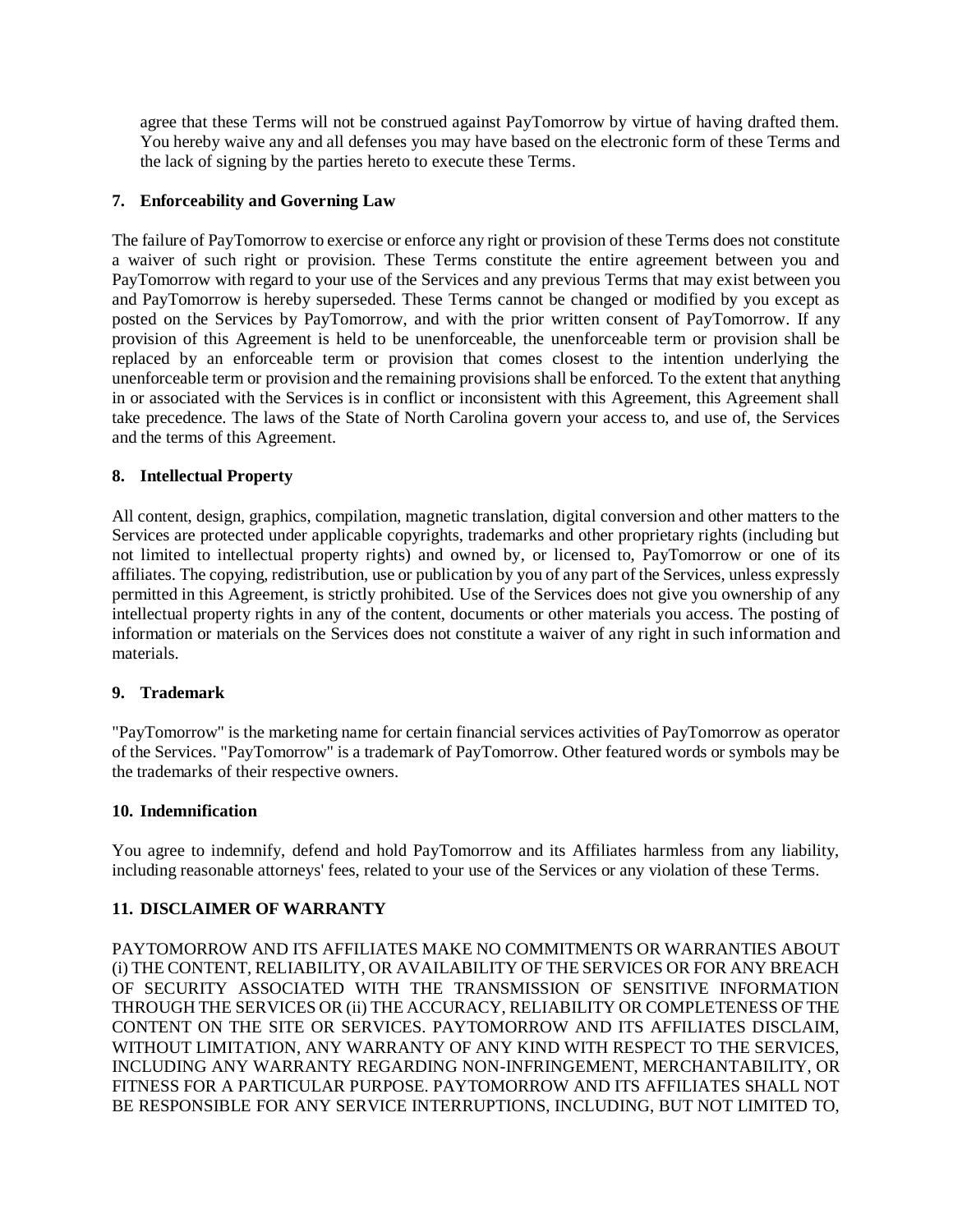SYSTEM FAILURES OR OTHER INTERRUPTIONS THAT MAY AFFECT THE RECEIPT, PROCESSING, ACCEPTANCE, COMPLETION OR SETTLEMENT OF PAYMENT TRANSACTIONS OR THE SERVICES.

# **12. LIMITATION OF LIABILITY**

PAYTOMORROW AND ITS AFFILIATES HAVE NO LIABILITY WHATSOEVER FOR YOUR USE OF ANY PRODUCT AVAILABLE FROM OR THOUGH THE SITE OR THE USE OF THE SERVICES. IN PARTICULAR, BUT NOT AS A LIMITATION THEREOF, PAYTOMORROW AND ITS AFFILIATES ARE NOT LIABLE FOR ANY COMPENSATORY, DIRECT, INDIRECT, SPECIAL, INCIDENTAL OR CONSEQUENTIAL DAMAGES (INCLUDING DAMAGES FOR LOSS OF BUSINESS, LOSS OF PROFITS, LITIGATION, OR THE LIKE), WHETHER BASED ON BREACH OF CONTRACT, BREACH OF WARRANTY, TORT, PRODUCT LIABILITY OR OTHERWISE; NOR ARE PAYTOMORROW AND ITS AFFILIATES LIABLE FOR ANY THIRD PARTY CLAIMS OF ANY NATURE, EVEN IF ADVISED OF THE POSSIBILITY OF SUCH DAMAGES OR CLAIMS. NONE OF THE SERVICES WOULD BE PROVIDED WITHOUT SUCH LIMITATIONS. NO ADVICE OR INFORMATION, WHETHER ORAL OR WRITTEN, YOU OBTAIN FROM US FROM OR THROUGH THE SITE OR SERVICES SHALL CREATE ANY WARRANTY, REPRESENTATION OR GUARANTEE NOT EXPRESSLY STATED IN THIS AGREEMENT. NEITHER PAYTOMORROW NOR ITS AFFILIATES SHALL HAVE ANY LIABILITY FOR ANY FAILURE OR DELAY RESULTING FROM ANY CONDITION BEYOND THE REASONABLE CONTROL OF SUCH PARTY.

## **13. Statute of Limitations**

You and PayTomorrow both agree that regardless of any statute or law to the contrary, any claim or cause of action arising out of or related to use of the Services, Terms or Privacy Policy must be filed within ONE (1) YEAR after such claim or cause of action arose or be forever barred.

# **14. No Third-Party Beneficiaries**

This Agreement is between you and PayTomorrow. No user has any rights to force PayTomorrow to enforce any rights it may have against you or any other user.

# **15. Government Use**

If you are a part of an agency, department, or other entity of the United States Government ("Government"), the use, duplication, reproduction, release, modification, disclosure or transfer of any of our products or Services is restricted in accordance with the Federal Acquisition Regulations as applied to civilian agencies and the Defense Federal Acquisition Regulation Supplement as applied to military agencies. The Service and any related software is a "commercial item," "commercial computer software" and "commercial computer software documentation." In accordance with such provisions, any use of the Service by the Government shall be governed solely by these Terms.

### **16. Covered Borrowers under the Military Lending Act**

Notwithstanding any other provision of this Agreement, Sections 5.2, 5.3, 6.7, and 6.8, and the waiver of defenses provision of Section 6.1 shall not apply to a "covered borrower" under the Military Lending Act, as defined in 32 C.F.R. § 232.3(g). Furthermore, nothing in this Agreement shall be construed as applying to a covered borrower to the extent inconsistent with the Military Lending Act.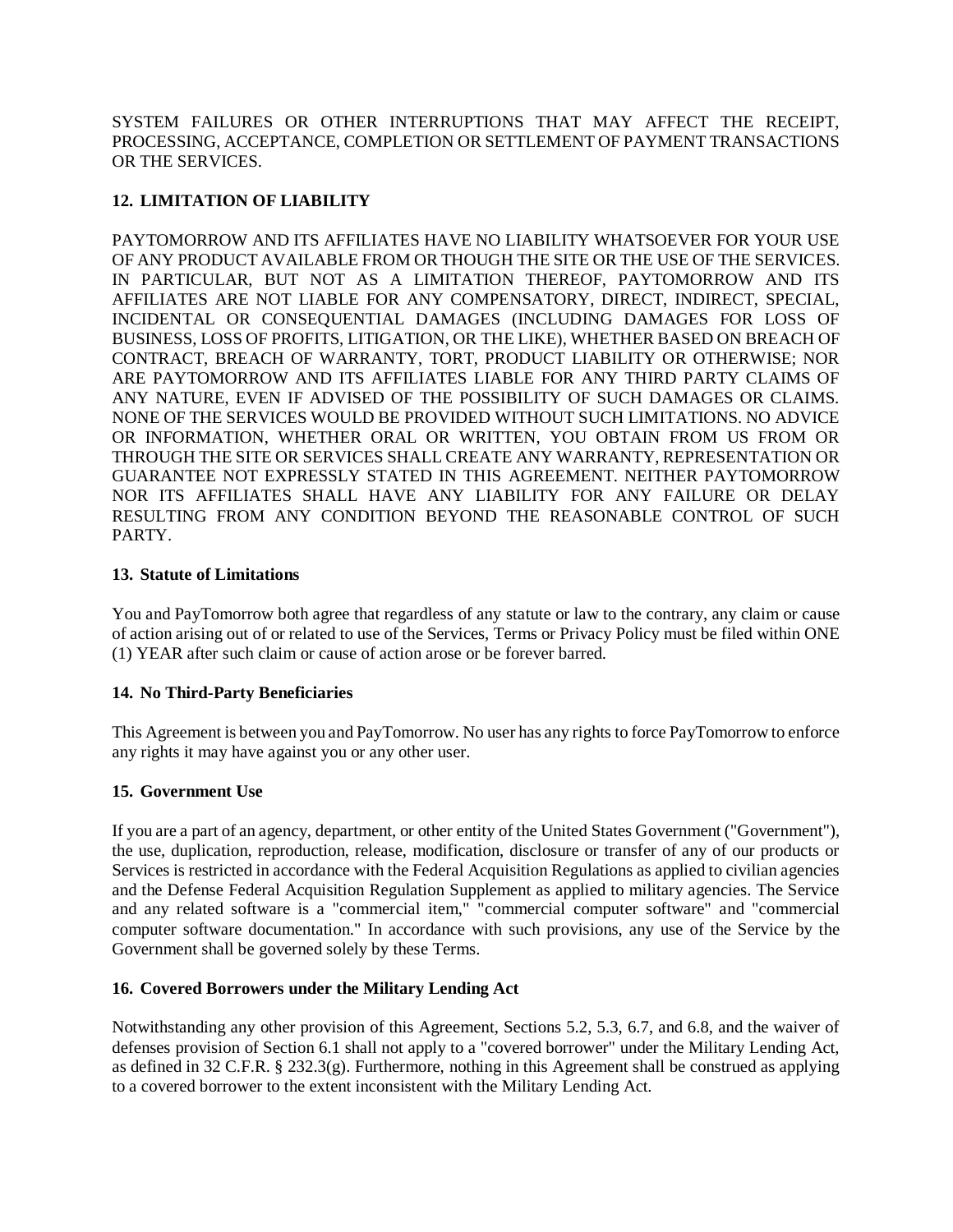### **17. PayTomorrow E-Sign Consent Agreement**

This E-Sign Consent constitutes your consent to receive disclosures and other information in electronic form. In connection with the Services, PayTomorrow and the lender of all loans, are required by law to provide you with certain disclosures. Without your consent, PayTomorrow is not permitted to provide those disclosures to you online. If you do not consent to this E-Sign Consent, you should not use the Services.

17.1 Consumer Consent: Before using the Services, you will be asked to consent to the Terms by clicking on the corresponding agreement boxes, and thereafter creating a personal PayTomorrow account. This action constitutes your electronic signature and manifests your consent and agreement to the following terms:

- PayTomorrow may provide disclosures required by law relating to the Services and any other information about your legal rights and duties and your account to you electronically.
- PayTomorrow may send any communications, billing statements, or required disclosures, such as initial and annual privacy notices (together, "Disclosures") to you electronically via our Site or to the email address or mobile telephone number that you have provided to us, either directly or indirectly via the merchant to whom PayTomorrow will send funds on your behalf.
- PayTomorrow may notify you via email when the Disclosures are available. The Disclosures will be available for at least 30 days and will be provided to you in a format that can either be printed or downloaded for your records. Whenever we send you an email or text message regarding the Disclosures, that email or text message will contain instructions regarding how to view the Disclosures.
- Your electronic signature on agreements and documents has the same effect as if you signed them in ink.
- This consent applies to any transaction undertaken through the Services in the past, to all future disclosures and communications on your account, to all future transactions in which you use the Services, at any time, to any transaction with us, and to other Disclosures that we provide to you by email.

17.2 Minimum Requirements: You understand that, in order to view and/or retain copies of the Disclosures, you may need a computer with an Internet connection (PCs should be running Windows 7 or higher and Internet Explorer 10 or higher, Chrome, or Firefox; Macs should be running OSX and Safari, Chrome, or Firefox); a mobile device (iOS 6.0 or higher devices running Safari or Chrome; Android 4.0 or higher devices running Android Browser or Chrome), a valid email address, a working mobile telephone number that can receive text messages, sufficient storage space to save Disclosures or the capability to print the Disclosures from the device on which you view them.

17.3 Withdrawing Consent: You are free to withdraw your consent at any time. If at any time you wish to withdraw your consent, you can send us your request by emailing help@PayTomorrow.com or writing to us at KRW Associates, LLC, 19600 W. Catawba Ave, Ste 301, Cornelius, NC 28031. If you decide to withdraw your consent, the legal effectiveness, validity and/or enforceability of prior electronic Disclosures will not be affected and PayTomorrow may close or limit access to your account. You agree to pay any amount owed to PayTomorrow even if you withdraw your consent and we close or limit access to your account.

17.4 Legal Effect: Your consent to this E-Sign Consent means that Disclosures PayTomorrow provides to you electronically shall have the same meaning and effect as if provided in paper form. A text message or email alerting you that Disclosures are available electronically, provided that the Disclosures are made available online shall have the same meaning and effect as if PayTomorrow had provided those Disclosures to you in paper form, regardless of whether you actually view those